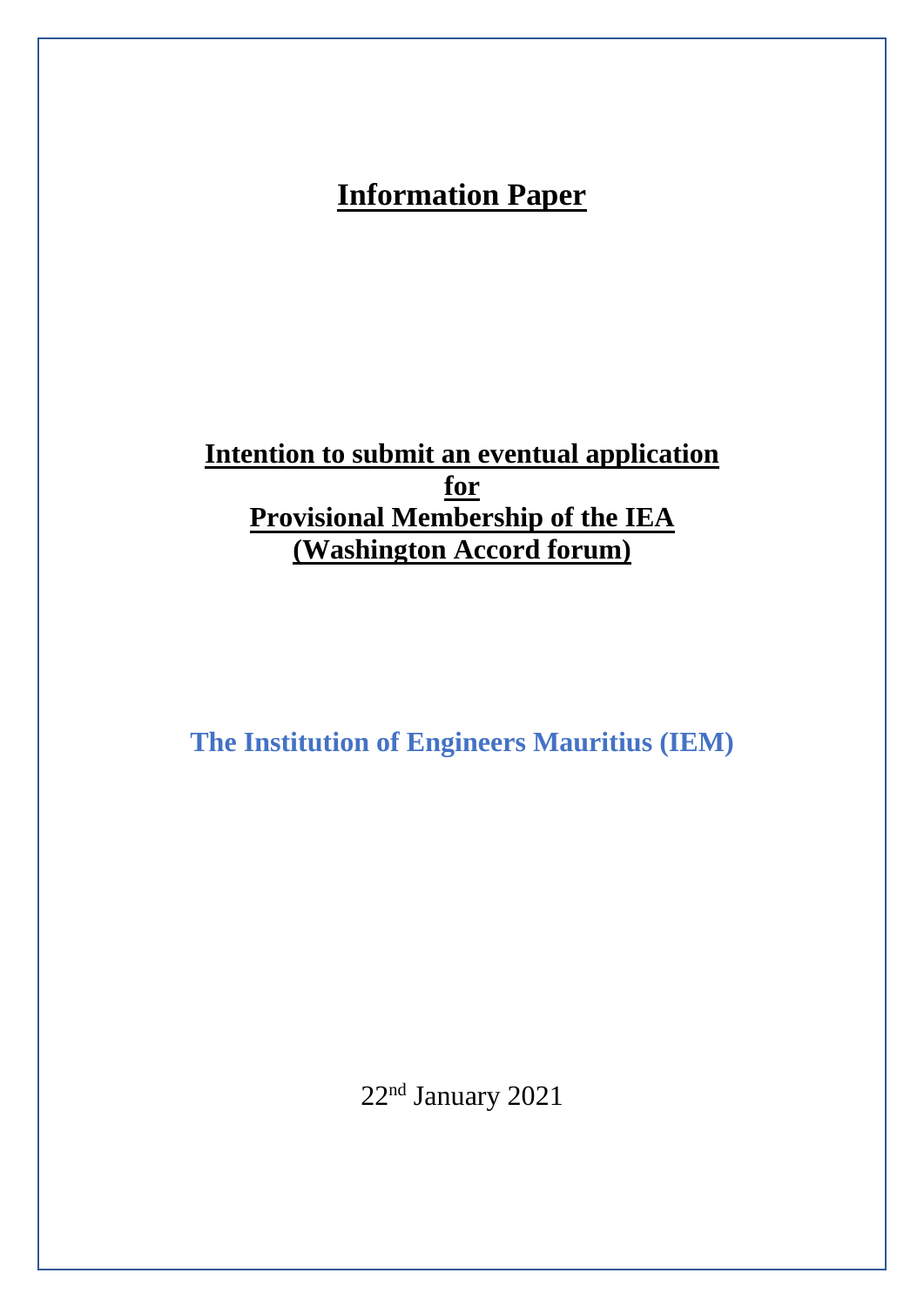

## **CONTENTS**

|              |                                                     |                                                  | Page                    |
|--------------|-----------------------------------------------------|--------------------------------------------------|-------------------------|
| $\mathbf{A}$ | <b>Preamble</b>                                     |                                                  | $\overline{2}$          |
| B            | <b>Brief History of IEM</b>                         |                                                  | 3                       |
| $\mathbf C$  | The Washington Accord Accreditation Project         |                                                  |                         |
|              | 1.                                                  | From 2016 up to June 2018                        | $\overline{\mathbf{4}}$ |
|              | 2.                                                  | From July 2018 to June 2019                      | $\overline{7}$          |
|              | 3.                                                  | <u>From July 2019 - June 2020</u>                | 10                      |
|              | $\overline{4}$ .                                    | <b>From July 2020-June 2021</b><br>Work in hand: | 13                      |
| D            | <b>Proposed Assistance from NBA (India)</b>         |                                                  | 14                      |
|              | Objectives and Activities planned from 2021 to 2023 |                                                  | 15                      |
|              | E. Conclusion                                       |                                                  |                         |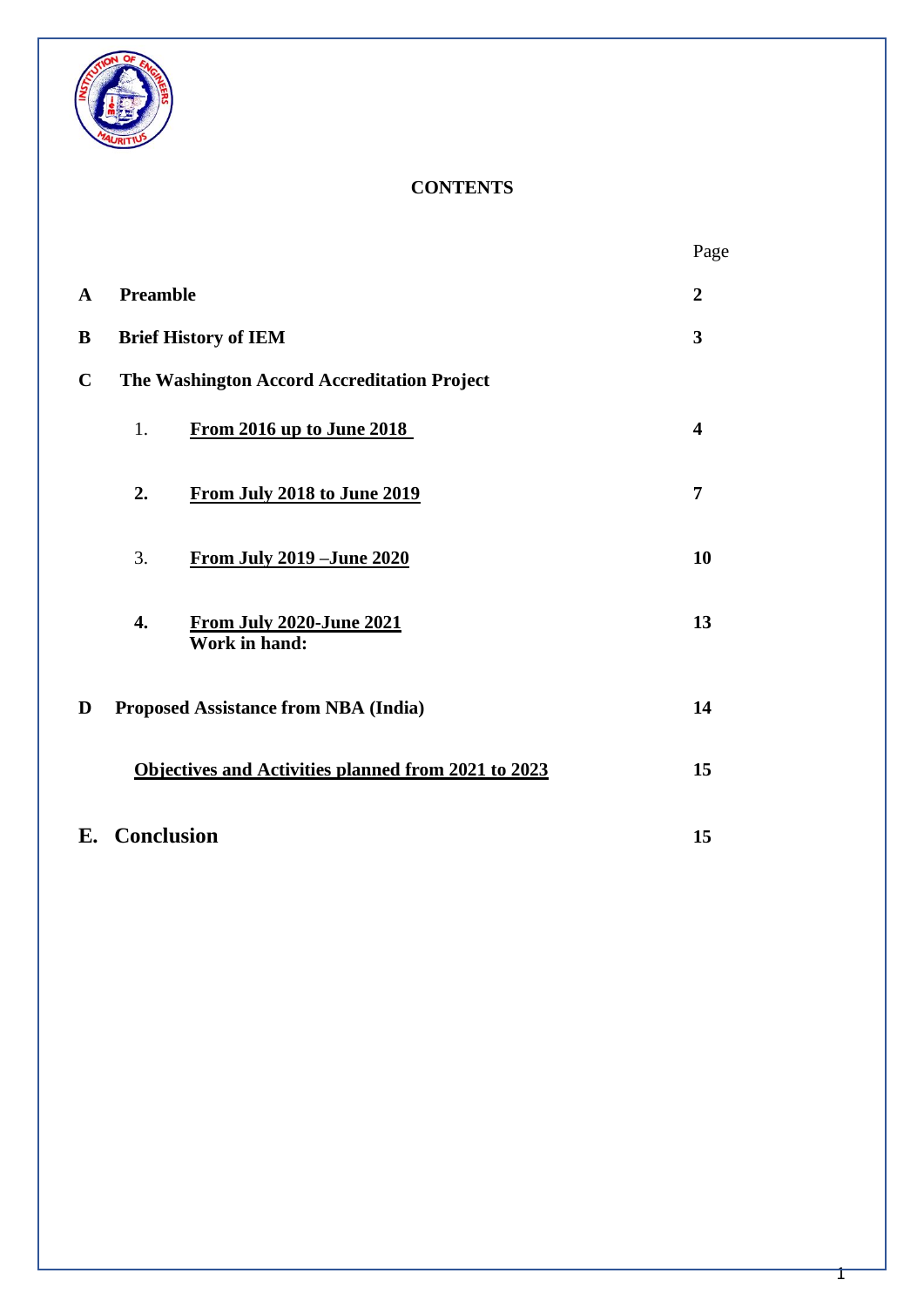

# **A. Preamble**

### **Intention to submit an eventual application for Provisional Membership of the IEA (Washington Accord forum)**

With reference to IEA document 'Accord Rules and Procedures' (version 2019.1), and after taking cognizance of the requirements to be satisfied by an accrediting body seeking admission into the IEA /Washington Accord, the **Institution of Engineers Mauritius (IEM)** wishes hereby to inform you of its intention to submit an application for provisional membership of this esteemed global forum towards the end of December 2022.

We wish to avail ourselves of this opportunity to spell out the various initiatives to attain our objective, and give a summary of the milestones and achievements in the IEM's endeavours to position itself as **the uncontested Premier Engineering Institution in matters of Engineering Accredited Degrees in Mauritius;** the Institution of Engineers Mauritius's endeavours have at the same time ensured that they were aligned with Government of Mauritius's own national objectives of developing Mauritius as an Education Hub.

However, considering our size and economy (as one of the Small Islands Developing States), it is not intended that IEM creates a large complex organisation having to cater for the accreditation of hundreds and thousands of programmes to accredit. We see the Institution developing capacity in full compliance with the IEA/Washington Accord to accredit engineering degree programmes, meeting the educational requirements for entry into the practice of engineering at professional level delivered by Mauritian Universities and making arrangements with other Washington Accord signatory organisations for engineering disciplines for which IEM would not have acquired the necessary expertise. The Council of IEM has decided that the educational standard against which engineering degree programmes will be benchmarked shall be that advocated by the IEA for the Washington Accord.

We include hereafter a brief on our progress to date: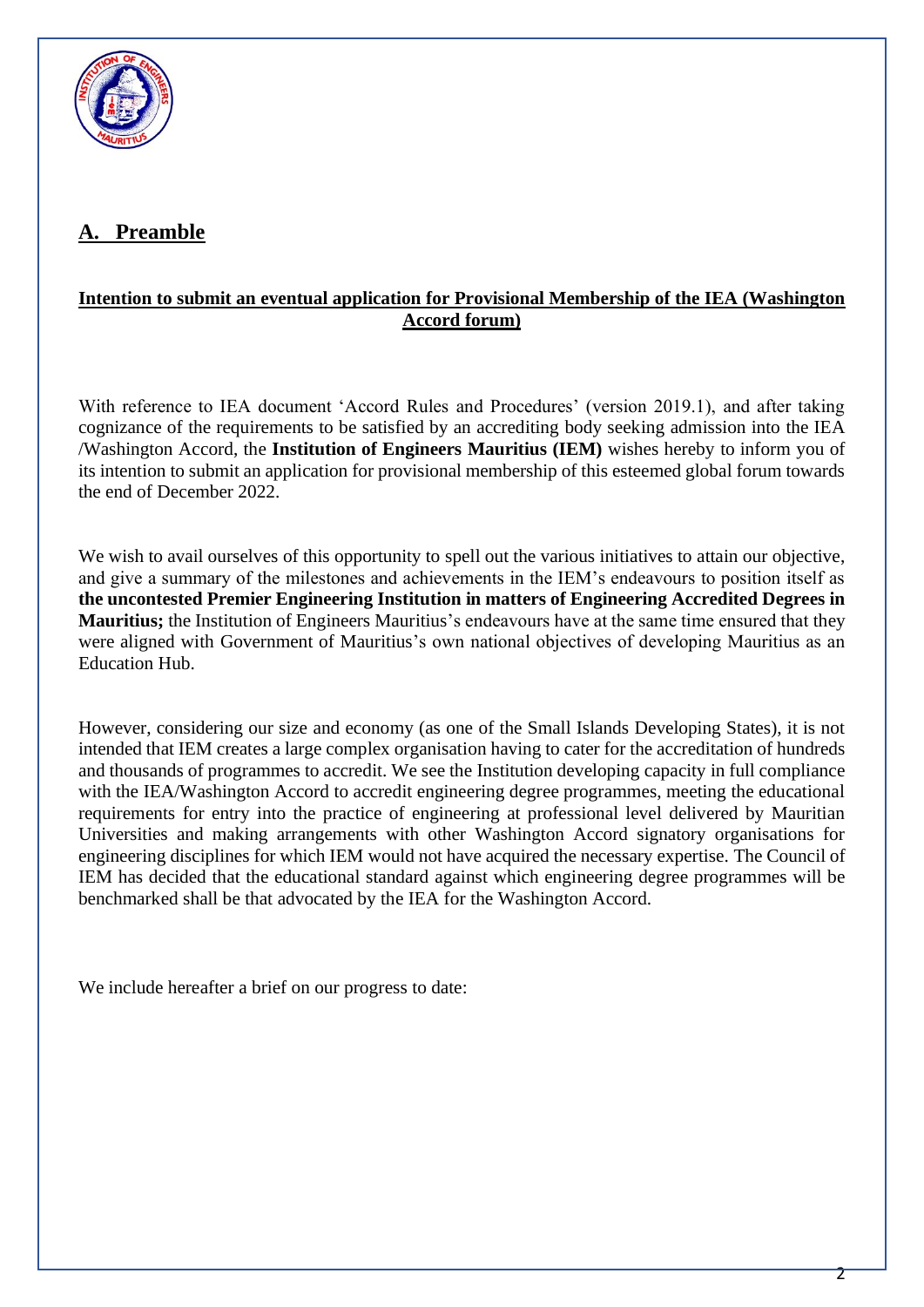

# **B. Brief History of IEM**

The **Institution of Engineers Mauritius (IEM),** was created on 26th February 1948, under the appellation *Engineers Association of Mauritius*, to represent the engineering profession and provide a forum for all engineers to come together for the advancement of the engineering profession irrespective of the engineering disciplines in which they specialised or practised, and had set itself the following objectives: to foster engineering science and its application in all engineering disciplines, ensure the highest standard of service in engineering, and improve the status and safeguard the interests of the engineering profession. Its name was changed to "**The Professional Engineers Association of** Mauritius" during a Special General Meeting held on 28<sup>th</sup> January 1965. Thirteen years later, on 1<sup>st</sup> Dec 1978, the association was restructured and adopted a new name "**The Institution of Engineers Mauritius**". The changes were approved by the Registrar of Associations on 19 January 1979.

The founder members desired to regulate the profession and the practice of engineering. The government of the day agreed on the regulation but by a different body. The engineers were nevertheless satisfied when a **Council of Registered Professional Engineers Bill** was pushed through the Legislative Assembly and was eventually approved.

The **Council of Registered Professional Engineers Ordinance** was gazetted on 23 December 1965. The IEM has remained an association of professional engineers, whereas the **Council of Registered Professional Engineers** (CRPE) is the body authorised to approve qualifications, leading to registration as Professional Engineers, and to register the holders of such qualification subject to their also meeting tie experience requirements. If at all the Institution has to intervene at the level of the Council, it does so through its two representatives on the council of the C.R.P.E.

In addition to serving on the council of the C.R.P.E. the Institution is active at the level of the Board of the **Central Electricity Board** and puts in its contribution at the **Mauritius Standard Bureau**, the **University of Mauritius**. The IEM has made requests to Government for the Institution to be represented on major Government committees and parastatal Boards concerned with the provision of services requiring heavy investment of engineering nature.

The IEM joined the **World Federation of Engineering Organisations, (WFEO)**, as a Regional Member in 1981, and became a Full member of the **Commonwealth Engineers Council ( CEC)** on 15 November 1985.

IEM's constitution was amended in October 2018 to create the **Engineering Accreditation Board** (**EAB)**, in the context of the Washington Accord project.

[www.iemauritius.com](http://www.iemauritius.com/) [iem@intnet.mu](mailto:iem@intnet.mu)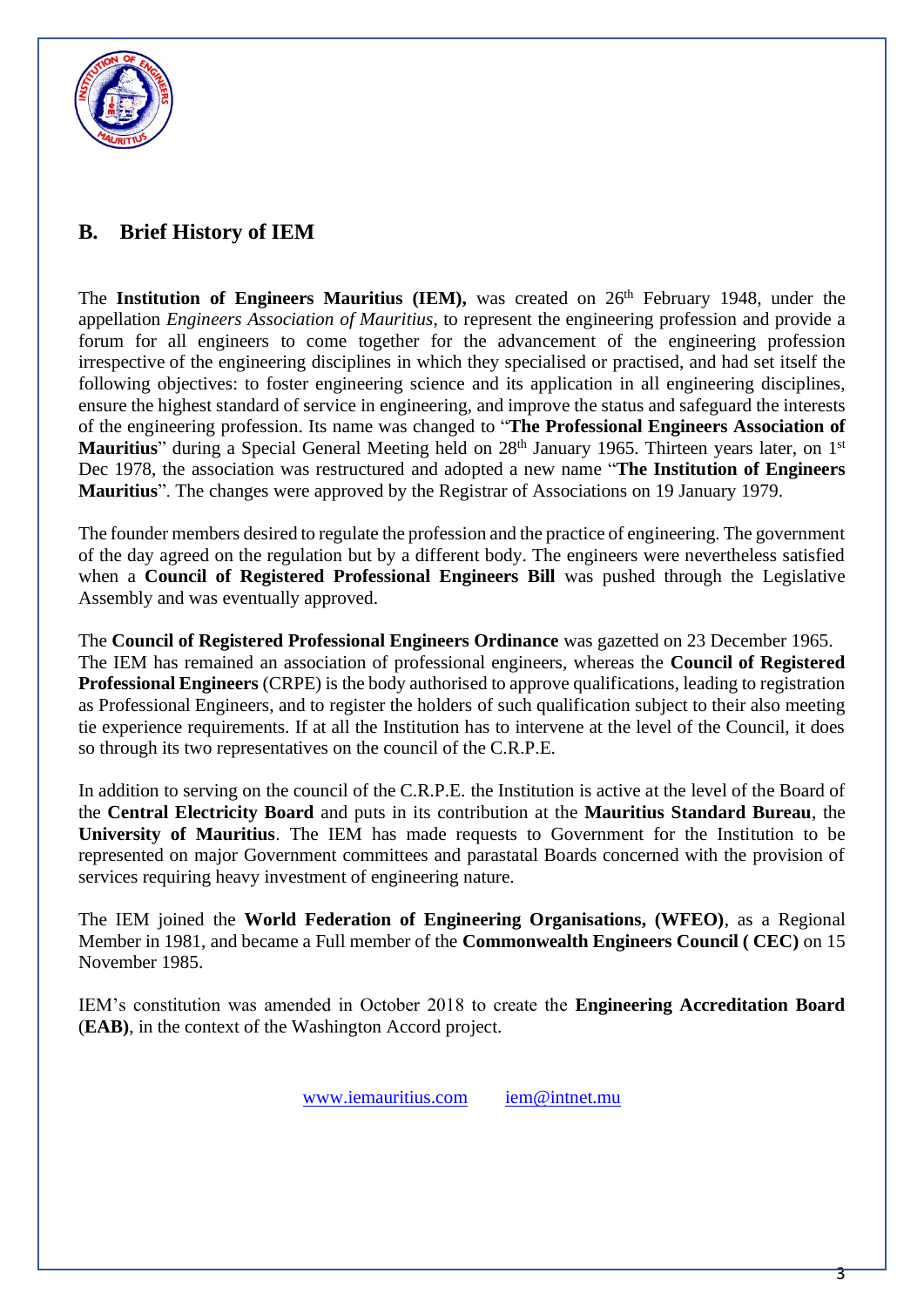

# **C. The Washington Accord Accreditation Project**

### 1. **From 2016 up to June 2018**

IEM created a Working Group for Engineering Accreditation (WGEA) which held numerous meetings to work on strategies, road maps and activities which would prepare IEM for membership of the Washington Accord, initially through the provisional membership status. IEM was aware that it was a major venture requiring the understanding, collaboration and agreement of all the stakeholders in matters of education, training, employment and professional development of engineers, and that every stakeholder needed to be brought on board, and that embarking on such a venture required resources.

A funding opportunity came up around September 2016 when the Royal Academy of Engineering (UK) launched a Scheme under which professional engineering institutions in the sub-Saharan countries could obtain some funds for capacity building. For IEM, it was a source to be tapped, and to use the funds to propagate the notion and concept of engineering programme accreditation and acquaint stakeholders from the academia, the profession, and the industry and representatives of students with what the International Engineering Alliance and the Accords (especially Washington Accord) represented, their objectives, their constitution, the standards they advocated, their membership, and their requirements for accreditation of programmes as well as the requirements to be satisfied by the accrediting agencies desiring membership thereof. IEM was successful in an application for a grant of £40,000 on a Pilot Project to Build Capacity of the Institution of Engineers Mauritius through the accreditation of engineering education, and implemented the Pilot Project, which comprised following activities on the following themes:

- **Creating awareness among stakeholders on the implications and benefits of Accreditation of Engineering Degree Programmes.**
- **Initiation of potential to engineering graduate attributes and the characteristics of accreditation**

The following events took place:

- i. An official launch of the project by the then President of the Republic of Mauritius, H.E. Dr Mrs A. Gurib-Fakim, G.O.S.K., on the 23rd January 2017, in the presence of Prof. C. Atkins, President of the Royal Aeronautical Society and President-elect of the UK Engineering Council; the latter who was in Mauritius for an event of the Aeronautical Society of Mauritius was invited to address the audience during this Launch Ceremony.
- ii. IEM, in collaboration with its UK partner for the Pilot Project, Engineers Against Poverty, had invited Prof. B.G. Clarke, CEng, FICE, FGS, Professor of Civil Engineering at Leeds University and Past President of UK ICE to deliver a key-note address on "*Creating awareness among stakeholders on the implications and benefits of Accreditation of Engineering Degree Programmes*".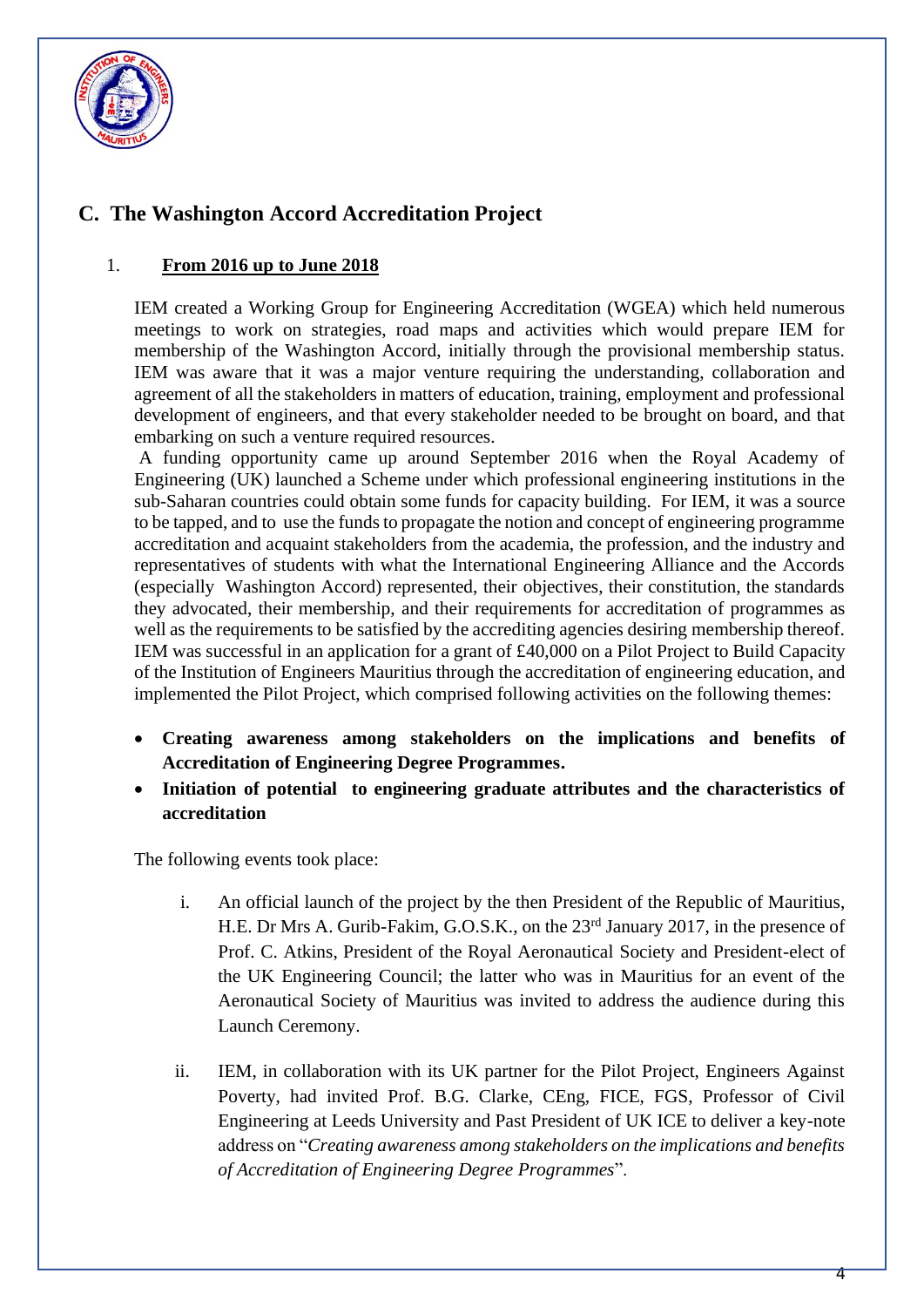

- iii. An extensive programme was organised for the mission of Prof. Clarke from  $13<sup>th</sup>$  to  $17<sup>th</sup>$  February 2017. The main event on this occasion was a Conference held on  $14<sup>th</sup>$ February during which Prof. Clarke delivered the keynote address and chaired a Panel Discussion. Eminent local personalities representing the main stakeholders were invited to address the audience and express their views on the theme "Accreditation of Engineering Degree Programmes. The Conference was attended by 45 participants representing universities, government and private sector organisations, and employers of engineers in Mauritius. During his mission, Prof Clarke also held discussions (in the presence of the IEM Working Group members) with regulatory bodies and universities, including the Council of Registered Professional Engineers Mauritius.
- iv. Two presentations were held for engineers at the IEM Headquarters. The first one was held on  $26<sup>th</sup>$  January 2017 and focussed on a presentation of the details of IEM Africa Catalyst 16/17 project. The  $2<sup>nd</sup>$  presentation was made by Prof. Clarke on 15<sup>th</sup> February on the topic "The role of education and training in the route to the formation of a practising engineer".
- v. The training activities associated with the creation of a first pool of potential Accreditors were carried out in two stages. **The First stage** consisted of an **Accreditation Documentation Review Exercise** which was spread over 14 evening sessions of 2 hours each. The first of these Review sessions started on 14th March 2017, while the last (14th) session was held on 11th May. The presentations were delivered by members of the Working Group who were experienced engineers or academics and, in addition, were knowledgeable about Washington Accord accreditation, and were very actively engaged in promoting the "Washington Accord standard" as the benchmark to be adopted by Mauritius.
- vi. The programme was set off with a presentation of the **"Best Practices in the Accreditation of Engineering Programmes**", a joint publication of International Engineering Alliance (IEA) and European Network for Engineering Education (ENAEE), and was followed by the accreditation related manuals and procedures of **Engineers Canada**; **the Engineering Council of South Africa** (ECSA); Engineering Accreditation Board of Singapore; Institution of Engineers New Zealand; **the Engineering Council UK,** and a presentation of the **Rules and Procedures of Washington Accord**. It should be mentioned that the Working Group has obtained prior consent of the professional bodies mentioned for reproduction and use of their Accreditation manuals (from their websites) for conducting the Review sessions. The intent of these sessions was to make the attendees appreciate the similar approach to achieving substantially equivalent educational standards within their respective jurisdictions.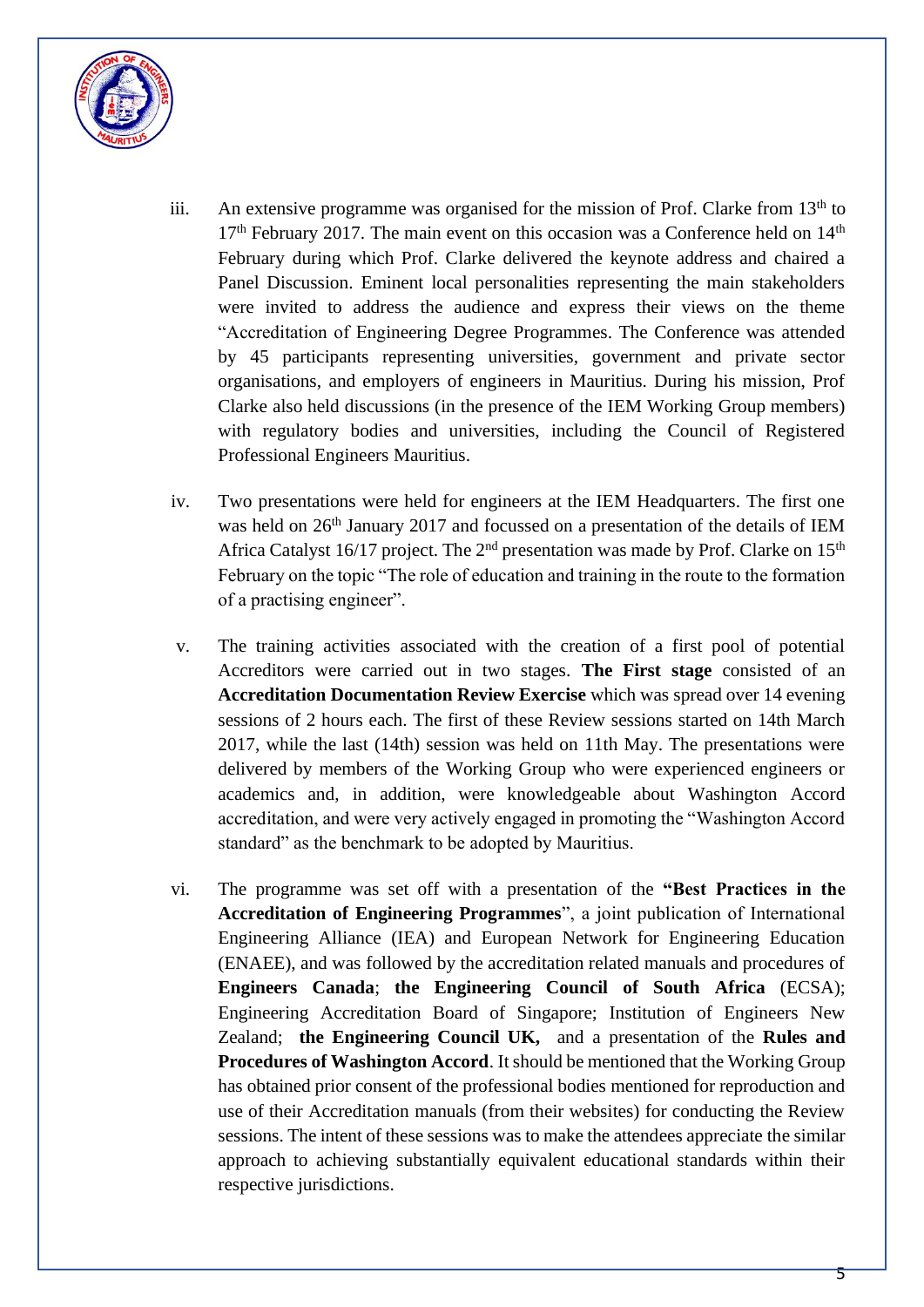

- vii. **The Second Stage** of training was held over six 3-hour sessions during the week 22nd to 26th May 2017. The resource persons were from the Institution of Engineering and Technology (UK): Prof. Andrew Downton & Prof. Sean Wellington who were selected in consultation with our UK partner, EAP. Prof Downton and Prof Wellington are eminent personalities in engineering accreditation. Prof Wellington is the Chair of IET's (Institution of Engineering & Technology, UK) Academic Accreditation Committee and delivers their accreditor training in the UK. He has chaired many UK and International accreditation visits. Prof Downton is a member of IET's Academic Accreditation Committee and also a very experienced IET Chair and Panel member for UK and international visits.
- viii. **The Final Activity** under the Pilot project has been the development of a Draft Governance Structure for an **Engineering Accreditation Board** (**EAB**) for consideration and approval by IEM, as a necessary instrument for establishing an engineering programme accreditation regime under the aegis of IEM for Mauritius.

### **Outcome and Impact of the Pilot Project**

A significant outcome of the Pilot Project was that by the end of that project there was in Mauritius a cohort of professionals from the academia, the professional engineering institutions as well as from the Industry who were not only been sensitized on the implications and benefits of programme accreditation but who expressed a commitment to work both together as well as at their own ends to advance the cause of engineering programme accreditation. The impact of the pilot project was noted from interventions in the Parliament of the Republic where the Minister of Education made a statement to the effect that the IEM is building capacity with the aim of seeking admission into the Accord.

#### **The Next Phase**

In October 2017, IEM developed a project for financing of about £250,000 under the Stage 2 of the Royal Academy of Engineering. This project, which IEM proposed as the Accreditation Project for Mauritius, received good feedback from peer reviewers of the Royal Academy of Engineering but was not successful in obtaining funding because it was viewed more a national project with little Regional outreach. Nevertheless, IEM decided that it would seek local support and implement that project.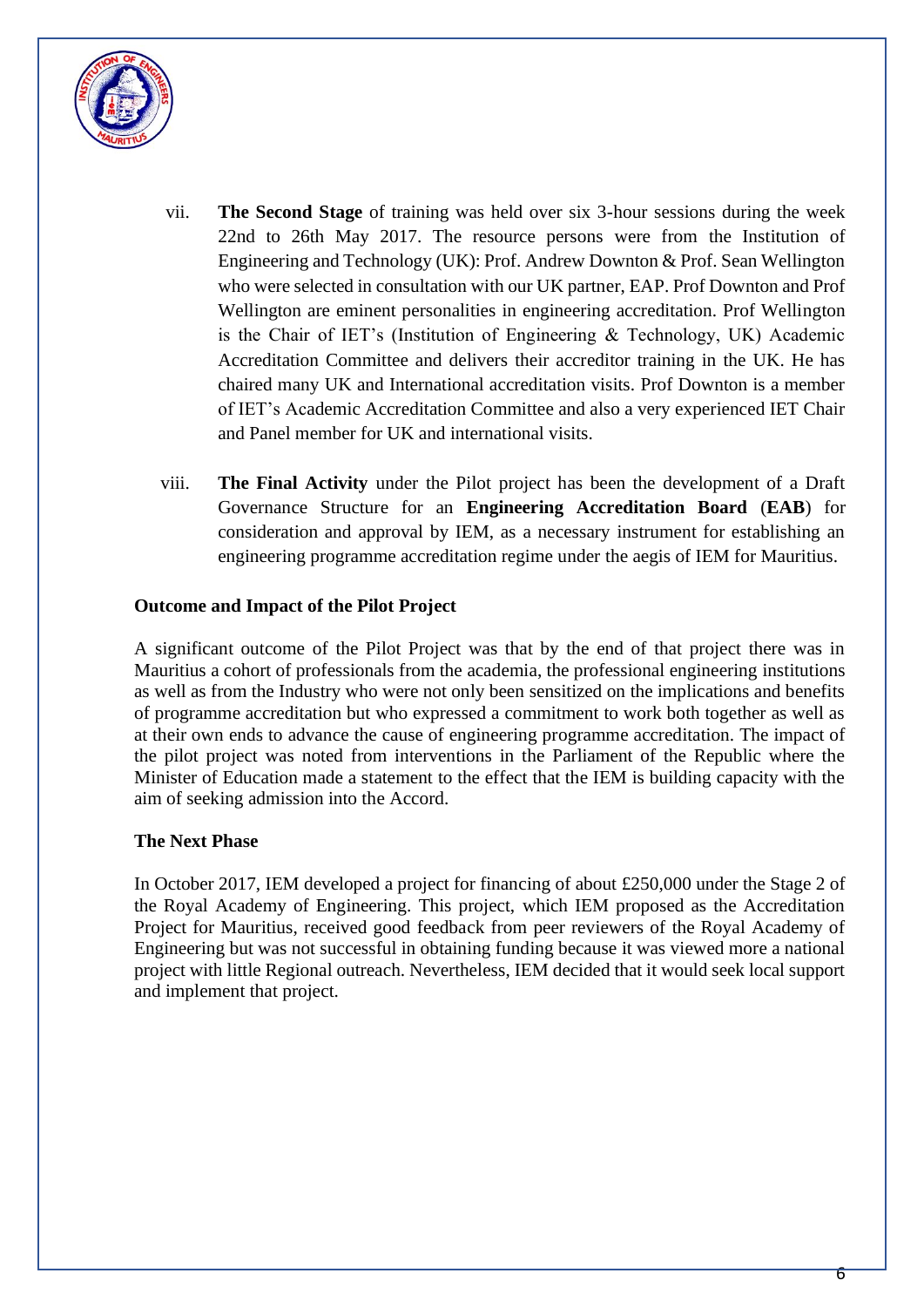

### 2. **From July 2018 to June 2019**

**IEM concentrated on the specific objective is to build capacity for successful application to WA.**

**For that purpose, IEM would be required to demonstrate to WA that it has developed the accreditation standards and criteria aligned on WA and that it has in place a process for conducting accreditation, with trained . This, it proposed to do through the Engineering Accreditation Board EAB.**

During the first quarter of 2018 IEM received an offer from **Engineering Council of South Africa (ECSA)** for mentoring IEM to a level that would permit an application to be made for provisional membership of the Accord. IEM was assured of assistance from ECSA to run two sets of workshops. On the 13 Feb 2019, an IEM signed a 5-year Memorandum of Understanding with ECSA, to provide, inter-alia, for building up IEM's capacity as an accrediting agency, provide training to IEM's Engineering Accreditation Board members and the Board's accreditors, including opportunities to attend Accreditation assignment in South Africa as Observers.

IEM's endeavours in this direction led to steps being taken towards:

- **Amending the constitution of the Institution of Engineers Mauritius to include engineering programme accreditation among its objects, and to provide for establishment of an autonomous Engineering Accreditation Board and its administration.**
- **Setting up of the organizational structure for the administration of engineering accreditation.**
- **Drafting of the accreditation documents in collaboration with ECSA.**
- **Continuation of the programme of training of , including attendance as observers during actual accreditation exercises at overseas universities.**
- **Working with the Higher Educational Institutions offering programmes of studies in Engineering to consider reviewing their programmes for eventual accreditation by a Washington Accord signatory.**

Work on these objectives involved the following steps:

i. IEM sought and obtained financial support from the Ministry of Education, Human Resources, Tertiary Education and Scientific Research (MOEHRTESC) towards implementing the accreditation project with ECSA's expertise. It must be said to the credit of the Minister of Education (Hon Mrs. Leela Devi Dookhun-Luchoomun) that she immediately saw the national outreach that IEM's accreditation represented for Mauritius and how accreditation to Washington Accord would bring international recognition to the engineering education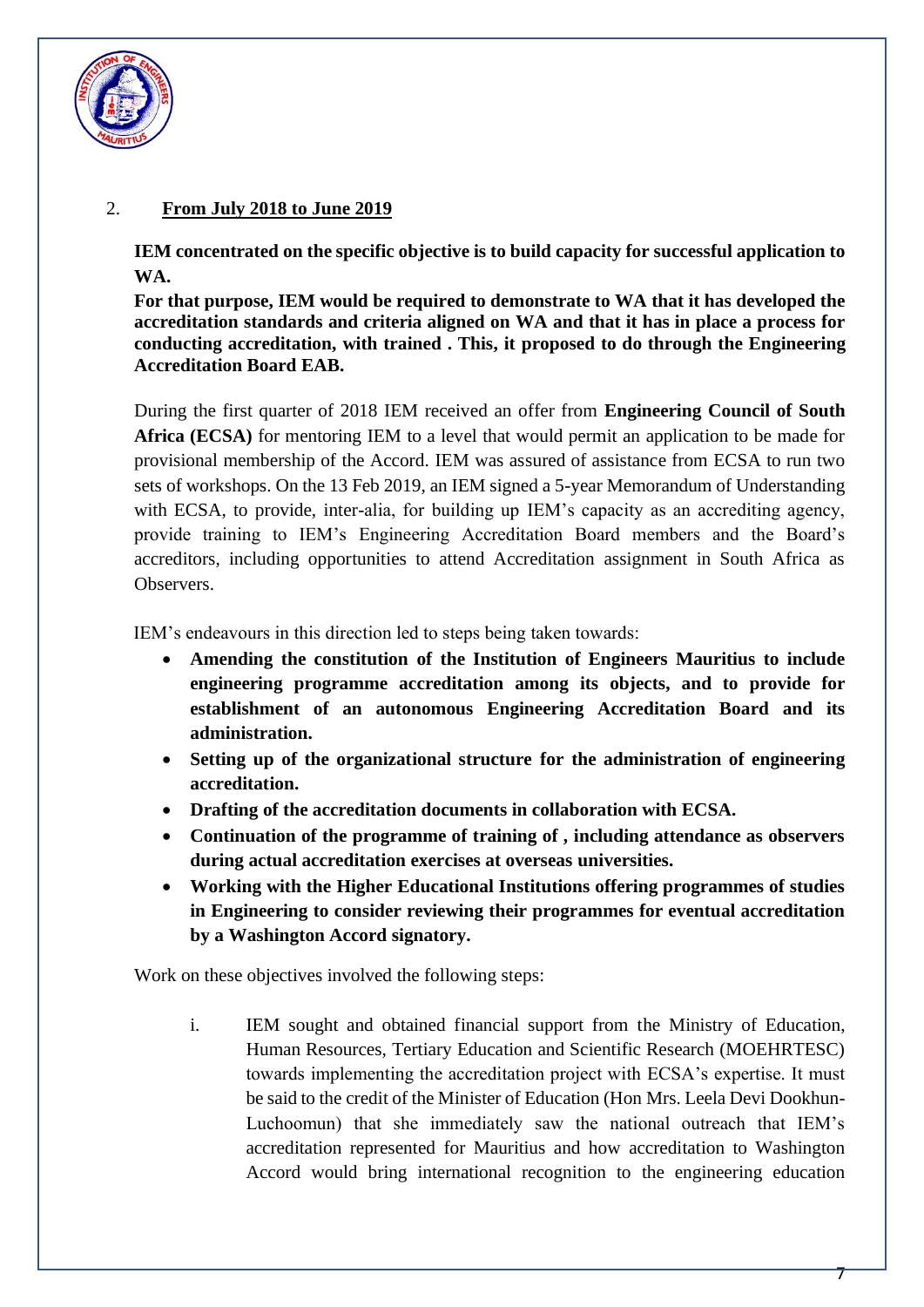

dispensed by the Mauritian Universities. She also recognised that notwithstanding such assistance, IEM and the Engineering Accreditation Board need to remain autonomous and free from the influences of Government and the Higher Educational Authorities— these being the requirements of the IEA for an accrediting agency desiring admission into the Accord.

- ii. IEM secured the collaboration, through signature of MoUs with the HEIs (4 of them— University of Mauritius (UoM), University of Technology (UTM), Université des Mascareignes (UdM), and Ecole des Nantes (ECN)), three Professional Engineering Institutions, and the Regulatory Body (CRPE), whilst ensuring the collaboration through attendance at workshops of the Tertiary Education Commission as well as the Ministry of Education.
- iii. IEM, after successfully amending its Constitution (at a Special General Meeting of its members) for setting up the autonomous EAB along with the latter's governance structure, positioned itself as the recognized Mauritian body for the accreditation of engineering degree programs offered by Tertiary Educational Establishments in the Republic of Mauritius. The Terms of Reference (TOR) for the IEM-EAB (Document EAB 001) was approved and issued on the 13June 2018.
- iv. IEM then set up EAB (in accordance with the provisions of the Governance Structure Manual) comprising members from the HEIs, PEIs, the CRPE, and the IEM itself, and also set up two other committees: the Standard Advisory Board for Engineering Accreditation (SABEA) for approving and overseeing the benchmark standard that the EAB would adhere to, and the Engineering Accreditation Steering Committee (EASC) (to monitor implementation of project). The EAB and both committees are now operational. An Administrator (Accreditation) as well as a Project Leader have been appointed.
- v. A five-day mission was undertaken by a five-member ECSA team from 27 to 31 August 2018. This five-day mission was fully supported financially by ECSA under the auspices of the Southern African Federations of Engineering Organisations, SAFEO. The logistics and local travelling were funded by IEM.

The team was constituted by the following members:

- Mr. Thabo Seeoonane, Team Leader & Manager Strategy, ECSA
- Mr. John Cato, Executive Officer, Policy Development & Standards, ECSA
- Professor Jan-Harm Pretorius, Member and Chair of ECSA Team for B. Eng. Accreditation
- Mr. Jones Moloisane, Executive chair of the International Engineering Technologist IEAT
- Ms. Carmen Wright, Manager Education and CPD, ECSA

Ջ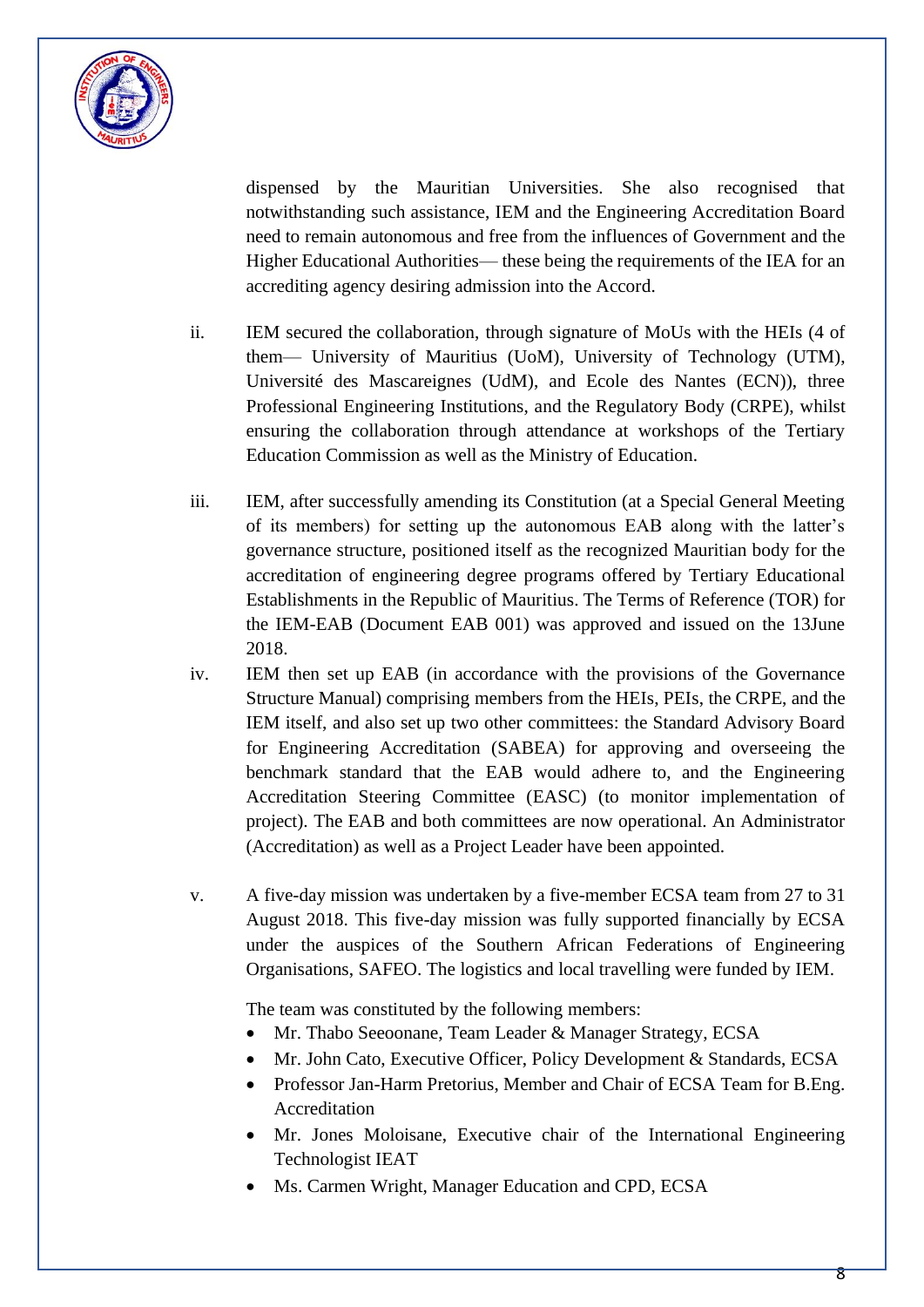

ECSA and IEM teams had the opportunity to visit the facilities of the following universities: JSS Academy for Technical Education JSSATE, (Mauritius campus), UDM, UOM and ECN (Mauritius Campus) and various topics on accreditation were discussed and clarified with the academic staff. ECSA experts explained that Desktop Reviews could be provided to those HEIs which have not yet embarked on the accreditation of their engineering programmes.

Sessions were held where members of the EAB and HEIs, including those who will serve as future and participate in the Standard Advisory Board for Engineering Accreditation (SABEA) and the Engineering Accreditation Steering Committee (EASC), were apprised of the documentation requirements, accreditors' requirements, and the various ECSA standards, rule and procedures.

With the assistance of ECSA delegates, the EAB has been able to chart a proposed roadmap to provisional membership with the WA.

- vi. The EAB initially established two Drafting groups as follows:
	- (a) BEng Standard and Accreditation Criteria: under Prof Toolseeram Ramjeawon of the University of Mauritius. A first draft was produced and discussed and after discussions a second draft has been circulated.
	- (b) Accreditation Policy: under S Daliah Chairperson Council of Registered Professional Engineers. A first draft has been produced.

Considering that under the provisions of the MoU with ECSA, IEM has agreed to adapt the ECSA standards and accreditation process as references for the EAB, IEM reviewed the drafts to align them with ECSA documents. ECSA being already a signatory of Washington Accord IEM should have no difficulty adopting ECSA's standards.

IEM-EAB sponsored the participation of two academic staff from UDM (Dr M. Demkah) and UTM (R.Heerasing /EAB member) in the joint Institution of Engineers Singapore & CAFEO (36) workshops on Engineering Accreditation held in Singapore from 14-17 November 2018.

- vii. ECSA allocated two observer slots for their formal accreditation visit planned to the University of Kwa-Zulu Natal on the 14-15 March 2019. Two UoM academic staff, Dr D. Hurreeram (Dean, Faculty of Engineering) and Ms R. Rughooputh (Head, Department of Civil Engineering), attended.
- viii. ECSA's 2nd mission took place from 15 to 18 April 2019. The themes of the workshops were:
	- **Self-study documentation/desktop review of one UoM programme,**
	- **Training of accreditors – train the trainer approach,**
	- **Review of EAB Policy, Standards and Criteria documents.**

9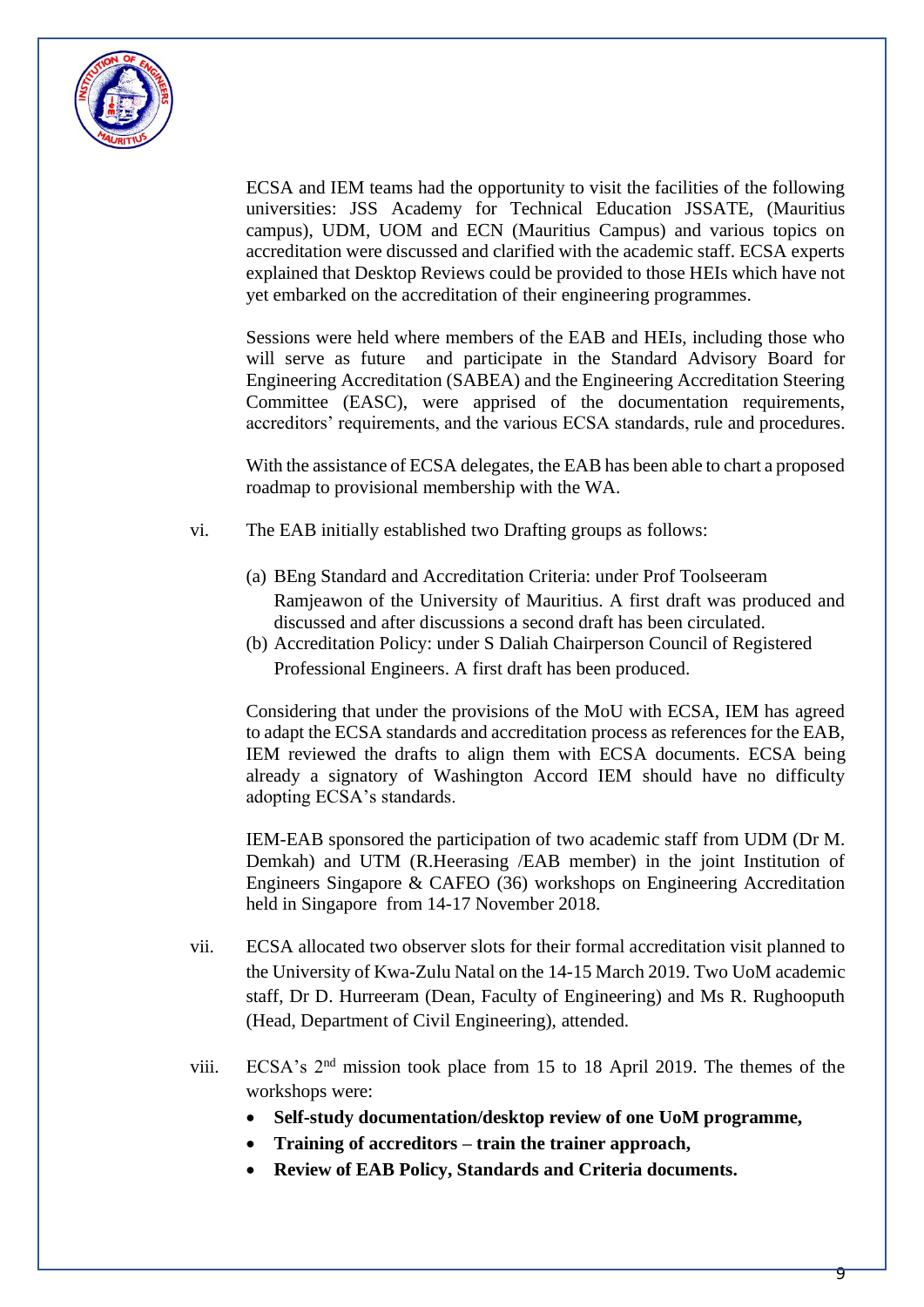

Members of the team and their respective expertise are:

- Mr John Cato (Executive: Regulatory Functions)
- Mr Jones Moloisane (Subject Matter Expert: IEA and Accreditation)
- Prof Brandon Collier-Reed (Subject Matter Experts: IEA and Accreditation)
- Prof Didier Nyembwe (Subject Matter Experts: Endorsements Desktop Evaluation)
- Mr Chris Stuurman (Subject Matter Experts: Endorsements IEA and Accreditation)

# 3. **From July 2019 –June 2020**

**IEM pursued its capacity building efforts (towards preparing for a successful application to WA) has been during this period especially with the following sub objective in mind:**

**IEM, through EAB, to build capacity to demonstrate that it has developed the accreditation standards and criteria benchmarked on WA and that it has in place a system and process for conducting accreditation, with trained accreditors, towards ensuring that programmes it will accredit will be substantially equivalent to those accredited by the Accord signatories.** 

- i. The Institute of Engineers India (IEI) organised and financed jointly with IEM an International Seminar at the MARITIM Resort and Spa Hotel, Balaclava on 21st August 2019 under the aegis of the Federation of Engineering Institutions of Asia and Pacific (FEIAP) and the Federation of African Engineering Organisations (FAEO). The theme of the seminar was "*Disruptive Technologies-Shaping Future Innovations*". On that occasion, IEM presented the project on Accreditation of Engineering degree programmes.
- ii. IEM arranged for 3 more potential accreditors to attend accreditation assignments by ECSA as observers: Dr. S.Z. Sayed Hassen (UoM), Dr. V, Armoogum (UTM), and Mr A. Gungoosing (Consulting Engineer at SJCPE) attended the ECSA accreditation at WITS University in Johannesburg, South Africa (16-19 September 2019) as observers. One other person (Dr J. Rana, from Consulting Engineering firm, ARUP) who was also nominated but could not attend to due to family constraints.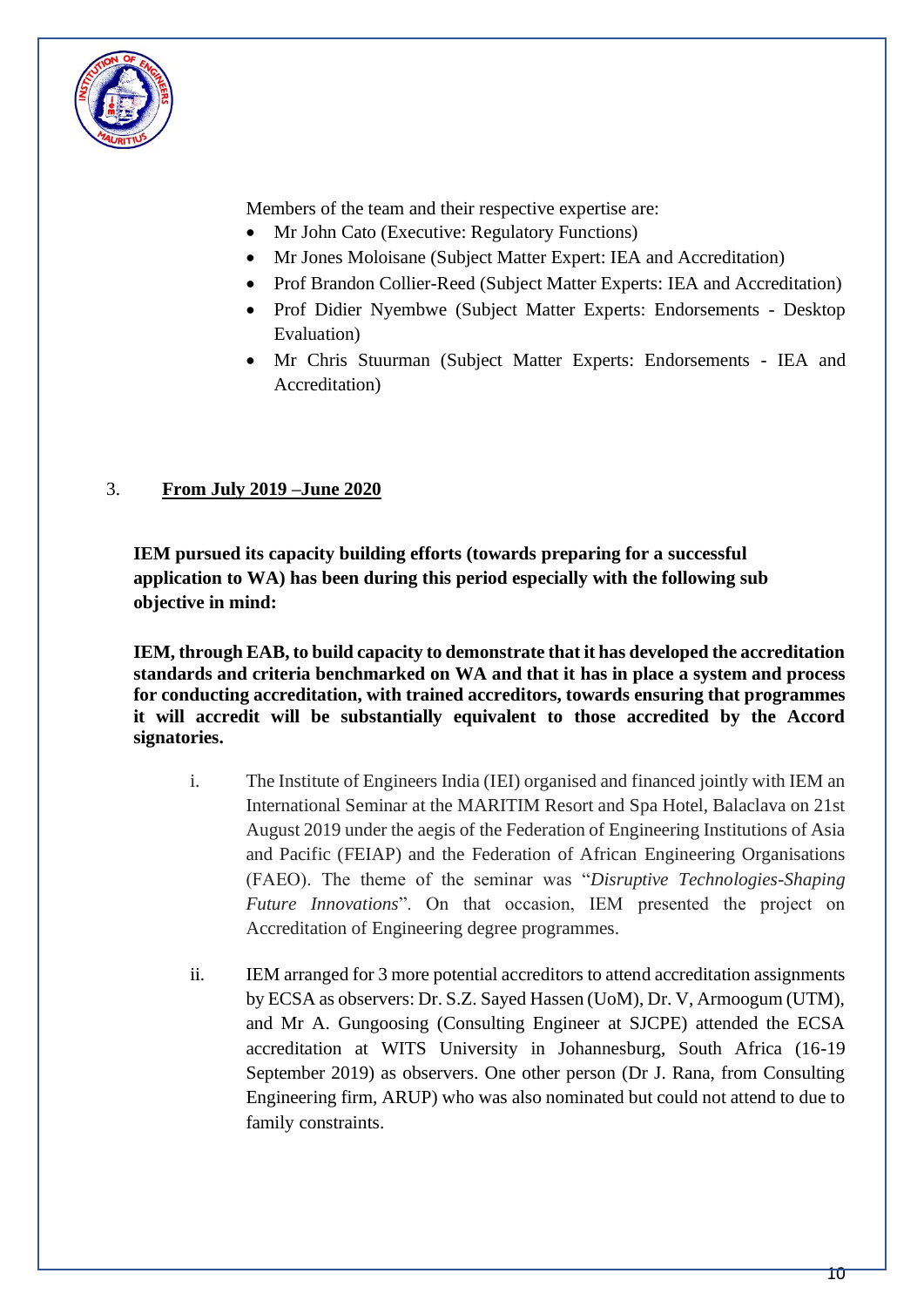

- iii. The IEM President, Mr. R.H. Prayag, attended the  $100<sup>th</sup>$  anniversary inaugural celebrations of the Institution of Engineers of INDIA (IEI) held in September 2019 and the possibility of assistance with NBA (India) was envisaged.
- iv. Mr. J. Soobarah, Vice-Chair EAB, attended the FAEO meeting (**UNESCO 6th Africa Engineering Week (AEW) and the 4th Africa Engineering Conference)** held in ZAMBIA from **15 to 21 September 2019**. Mr Soobarah made a presentation on '*'IEM's endeavours to pave its way to Provisional status of the Washington Accord*''.

At the meeting, IEM had offered to share its experience with other African Engineering Institutions. IEM's resolution to adopt the 12 graduate attributes by the African engineering community was approved.

- v. IEM received a courtesy visit from Beijing Association of Science and Technology (BAST) on 11 November 2019. BAST is represented on the Council of CAST (China) which is itself a member of the Washington Accord.
- vi. A pool of potential from academia and industry were recruited during December 2019 through CRPE website and the local Press.
- vii. A networking meeting was held at IEM House on Monday 16<sup>th</sup> December 2019. Eighteen participants comprising of members from the EAB, SABEA and EASC and 3 newly recruited potential accreditors attended.
- viii. The EAB Core Team met with UdM Director General, Dr. Radakrishnah Somanah, and key staff on  $20<sup>th</sup>$  January 2020 to present the current status of the EAB accreditation project and discussed the assistance that EAB could provide to UDM towards the review of their engineering programmes. It was agreed that EAB and UDM would work out a programme of collaboration. IEM would designate resource persons for the task, but will not itself be directly involved.
- ix. A half-day Validation workshop on the EAB draft documents was organized by IEM on 29th January 2020, in the context of the World Engineering Day. All stakeholders (Ministries, HEIs, PEIs, HEC, CRPE, and other institutions.) were invited.

The workshop was attended by 38 participants and graced by the presence of the Vice Prime Minister, Minister of Education, Tertiary Education, Science and Technology, Hon. Leela Devi Dookun-Luchoomun. On this occasion the Hon. VPM reiterated, in her opening address, her ministry's support of IEM 's project, which she said was in line with the Govt's policy to transform Mauritius into a Regional Education Hub dispensing world class education to prospective students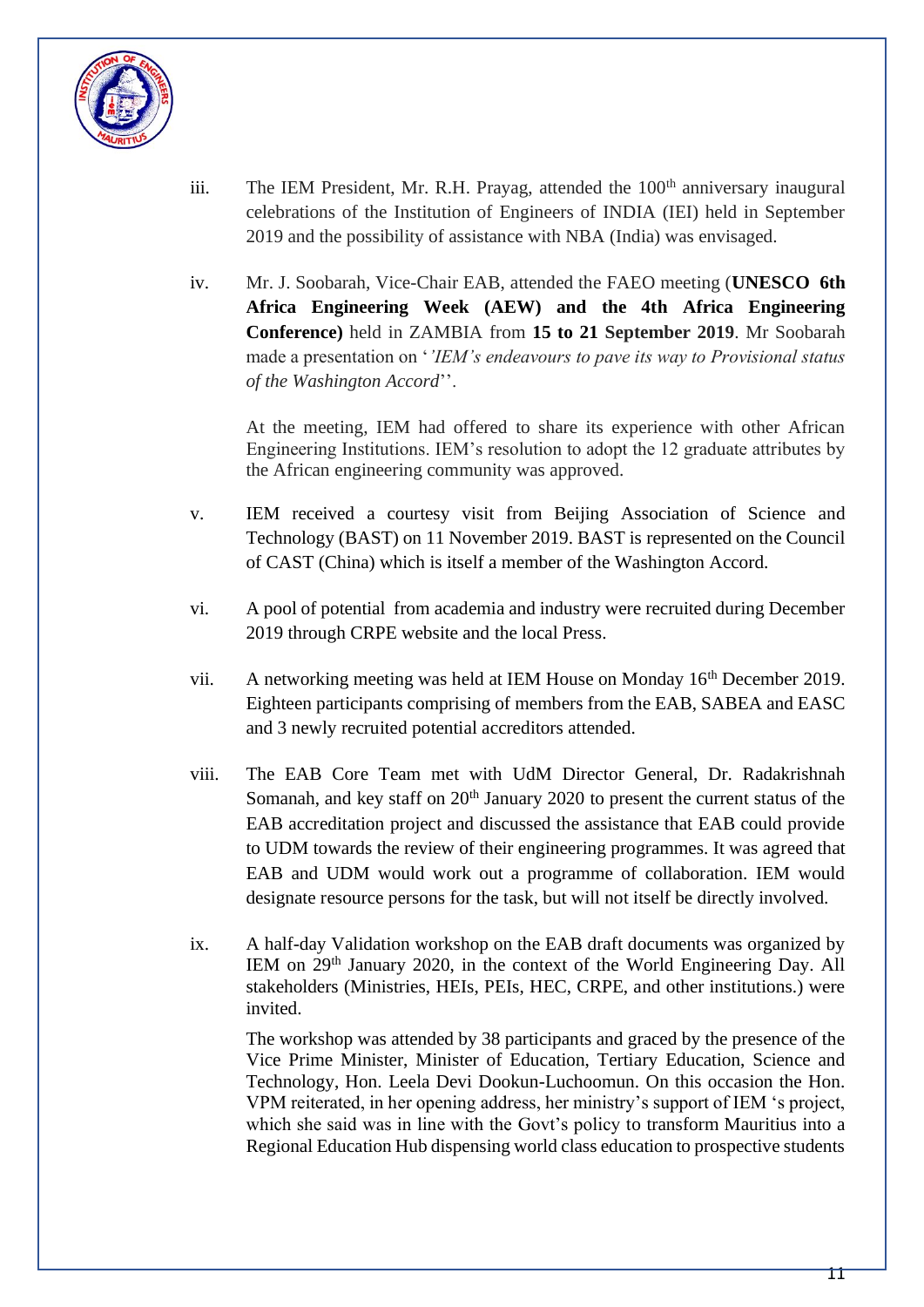

within the region and Africa. The support and commitment of local Institutions and the HEIs to IEM's project will be encouraged by her ministry

The following documents were presented during the workshop and validated: **Document EAB-A02-P (Qualification Standard for B.Eng. (Hons), BSc. (Eng.) Degree Programmes.**

**Document EAB-A03-P (Criteria for accreditation of engineering Degree Programmes.)**

**Document EAB-A10-P (IEM Policy on Accreditation of Engineering Degree programmes meeting CRPE Stage-1 for registration)**

**Document EAB –A00 (Administration and Governance of the Engineering Accreditation Board.**

- x. The EAB Core Team met UTM's Director-General, Professor Keith Thomas, and key staff on the 14 Feb 2020 with proposals for technical assistance for reviewing their engineering programmes.
- xi. A second workshop by ECSA during a five-day mission for the formal training of Accreditors and a final review of the EAB documents (Policy, Criteria, BEng. Standard, self-study documents, templates, Charts and interlinking documents, etc.) was planned as from 25 February 2020; but did not materialise.
- xii. In February 2020 an opportunity came up for observing the decision-making process by the ECSA Education Committee: Four EAB nominees, namely Mr. Raj H Prayag (IEM), Dr. Vinaye Armoogum (UTM), Dr. S.Z. Sayed Hassen (UOM), and Mr. Donald L Dhondee (IEM) were designated to attend as Observers the ECSA's Education Committee meeting held on  $12<sup>th</sup>$  February 2020.
- xiii. The EAB's plans to hold two training sessions for its in two batches in March 2020 could not proceed due to the advent of Corona pandemic and subsequent lock-down instituted in Mauritius.
- xiv. An IEM plan to send representatives to the IEA June 2020 Meeting in Cape Town was also aborted by the Corona pandemic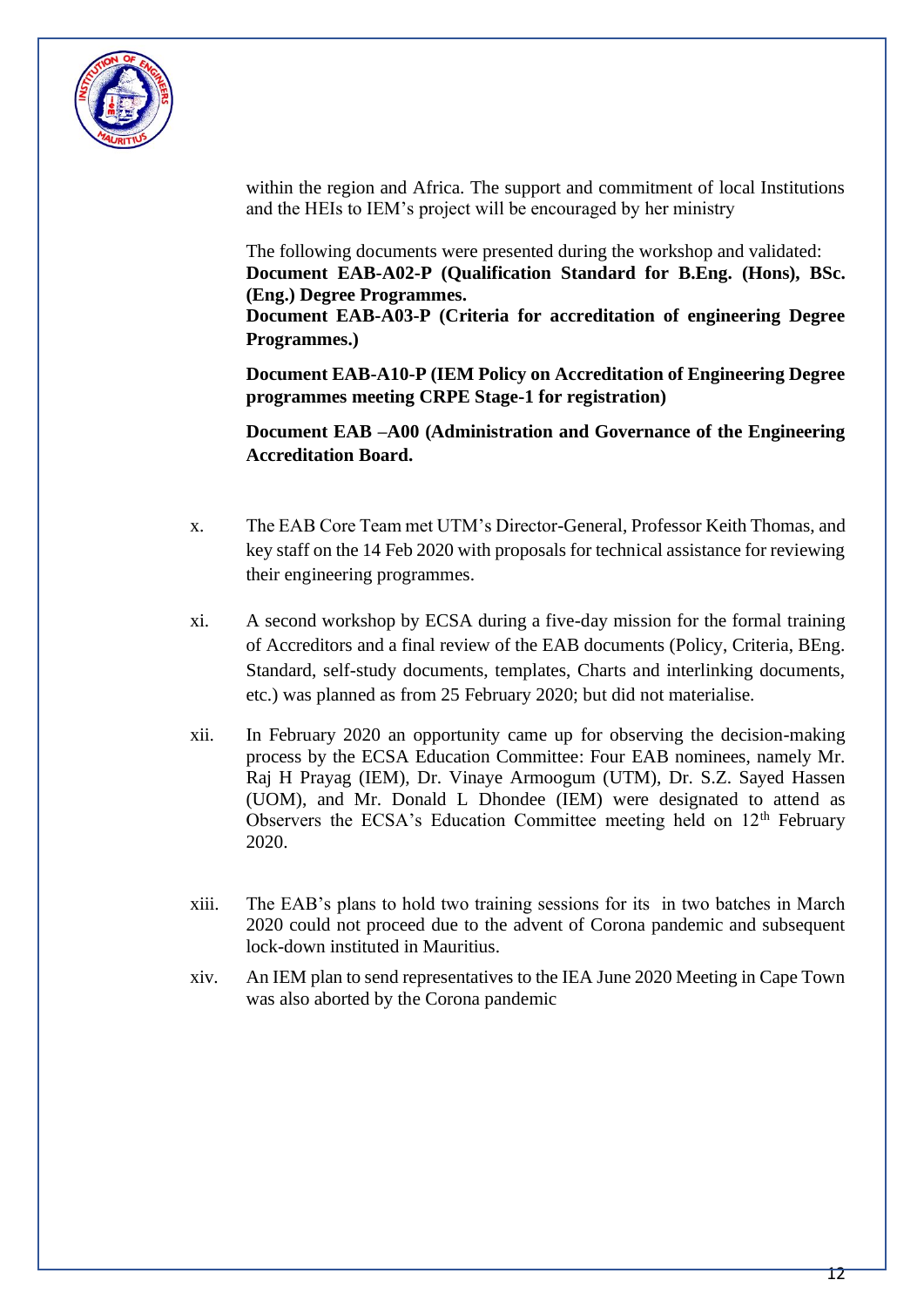

### **4. From July 2020-June 2021 Work in hand:**

- (1) The EAB conducted two-half workshops for its potential on  $28<sup>th</sup>$  and  $29<sup>th</sup>$  August 2020. The first one was 'experience sharing by who had attended 'Observer' training under ECSA and the second one was formal training on their role and responsibilities, EAB documentation, guidance during site accreditation visits, drafting of reports, check lists, accreditation Team chair and accreditation committee decision process.
- (2) Visits to the Director-Generals and academic staff of both UDM and UTM were undertaken on the  $2<sup>nd</sup>$  and  $9<sup>th</sup>$  September 2020 by the Core Committee, followed by work sessions with a team of local consultants so as to assist both HEIs and encourage them to embark on the accreditation of their engineering degree programmes.
- (3) As at end of November 2020, the following documents have been drafted:
	- (i) EAB-00-P (*Administration and Governance of the EAB*).
	- (ii) EAB-A01-P (*Background to IEM Accreditation of Engineering Accreditation Programmes*)
	- (iii) EAB-A02-P (*Qualification Standard for B.Eng. (Hons) / BSc. (Eng.) Degree Programmes*)
	- (iv) EAB-A03-P (*Criteria for accreditation of engineering degree programmes meeting Stage-1 CRPE's Educational Requirements for registration*.)
	- (v) EAB-A10-P (*Policy on Accreditation of Engineering Degree Programmes)*
	- (vi) EAB –A 11-P *(Accreditation Process).*
	- (vii) EAB-A12-P *(Self-study documentation requirements for accreditation of engineering degree programmes meeting the CRPE registration requirements for stage-1)*
	- (viii) EAB –A13-P *(Forms for Use in Accreditation Visit Documentation)*
		- (ix) EAB-A14-P *(Visiting Team Report and Recommendation)*
		- (x) EAB-A15-P *(Accreditation Visit Leader's report format)*
	- (xi) EAB-A16-P *(Procedure for handling Appeals against Accreditation decisions)*

The Core Committee has harmonised the various documents. Arrangements are in hand for vetting by an external consultant, Mr. John CATO (previously with ECSA). prior to submission to the SABEA.

(4) In December 2020, the EAB subcommittee on 'Ethics and Conflict Avoidance' submitted a draft document EAB-A17 (Policy and Guidance on Ethics and Conflict of Interest) for the Guidance of anyone associated with the functions of engineering programme accreditation by IEM.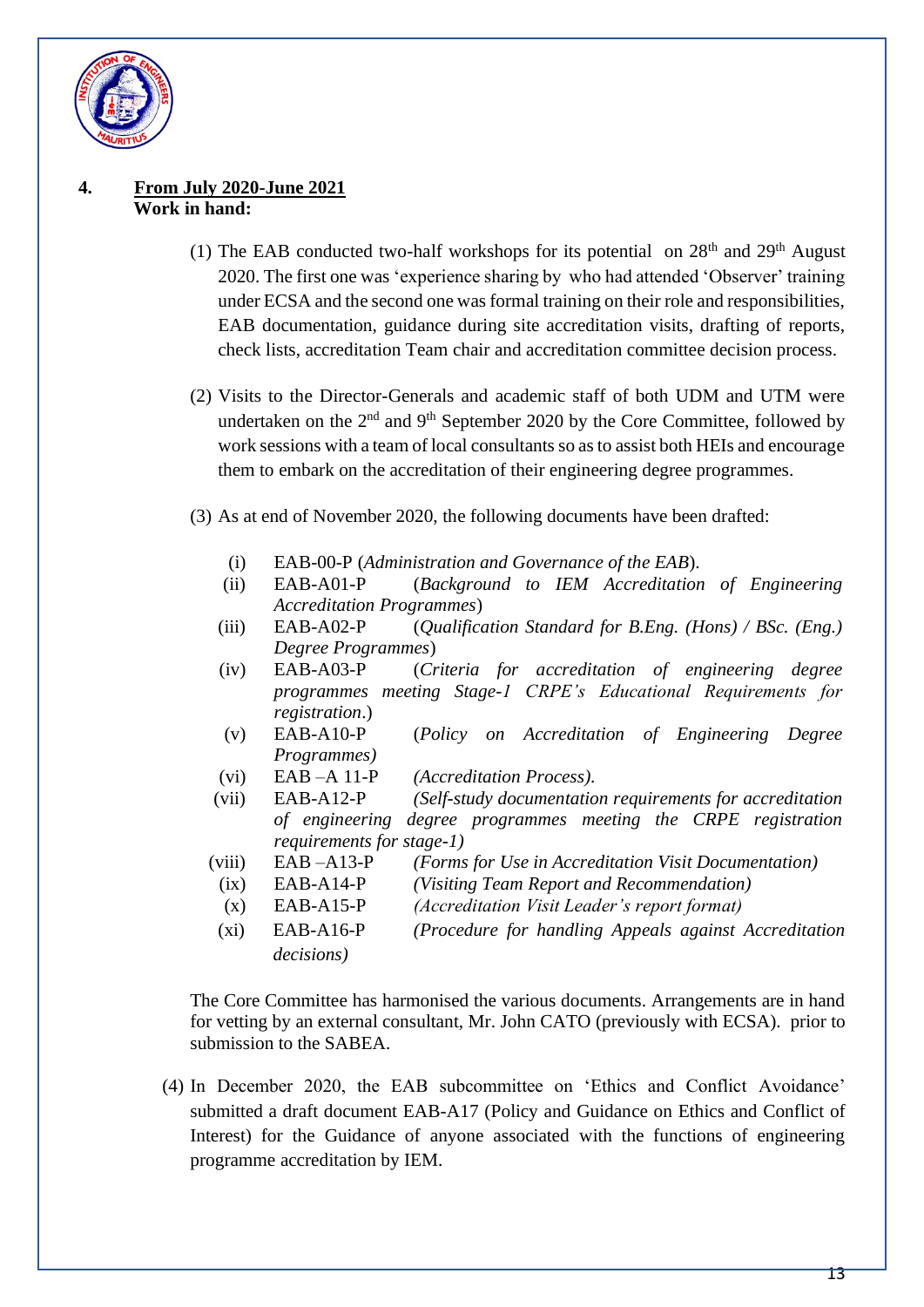

# **D. Proposed Assistance from NBA (India)**

Following discussions between the WFEO, the NBA (India) and IEM, it is appreciated that the National Board of Accreditation of India (NBA) has expressed its willingness to assist IEM in its endeavour towards achieving WA provisional status. In this context IEM has submitted a proposal to the NBA. If agreed by the NBA then we might see several workshops being held in Mauritius as part of the mentoring assistance from the NBA. Between themselves these workshops should cover the following:

- i. Agreement on check list for application for provisional application by IEM to WA by late 2022 or early 2023
- ii. Reviewing and vetting of the IEM's complete set of Accreditation documentation
- iii. Holding further training sessions for all EAB accreditors, (hopefully using Training Materials adapted from NBA and ECSA)
- iv. Running workshop for the HEIs intending to seek accreditation from IEM/ECSA with emphasis on documentation to be supplied to EAB.
- v. Running a mock accreditation exercise (based on NBA documents);
- vi. Following-up on accreditation with drafting of Report,
- vii. Running a mock decision-making exercise,
- viii. Meeting with HEIs to evaluate progress towards getting accreditation ready,
- **ix. Subject to NBA acceptance (with IEA approval) of NBA serving as a Nominator, along with ECSA, performing activities in relation to Nominators' responsibilities associated with an eventual application by IEM as provisional member of the WA, which should include:**
	- Attending pre-accreditation meeting of Accreditation Visit Teams
	- $\triangleright$  Accompanying Visit Teams to HEIs, intervening and assisting where necessary
	- $\triangleright$  Attending debrief meeting between Visit Teams and the Faculty
	- Reviewing Accreditation Visit Report Prepared by Accreditation Team
	- Monitoring EAB decision making through Videoconference (if feasible).

#### **Note: IEM's envisages for both Nominators to attend the same accreditation assignments that IEM will undertake.**

**In the event the Nominators agree to recommend IEM's application, then provided no conflict of interest is perceived IEM would like NBA as well as ECSA to review IEM** 's application prior to submission. This could be envisaged for late 2022 or Early 2023.